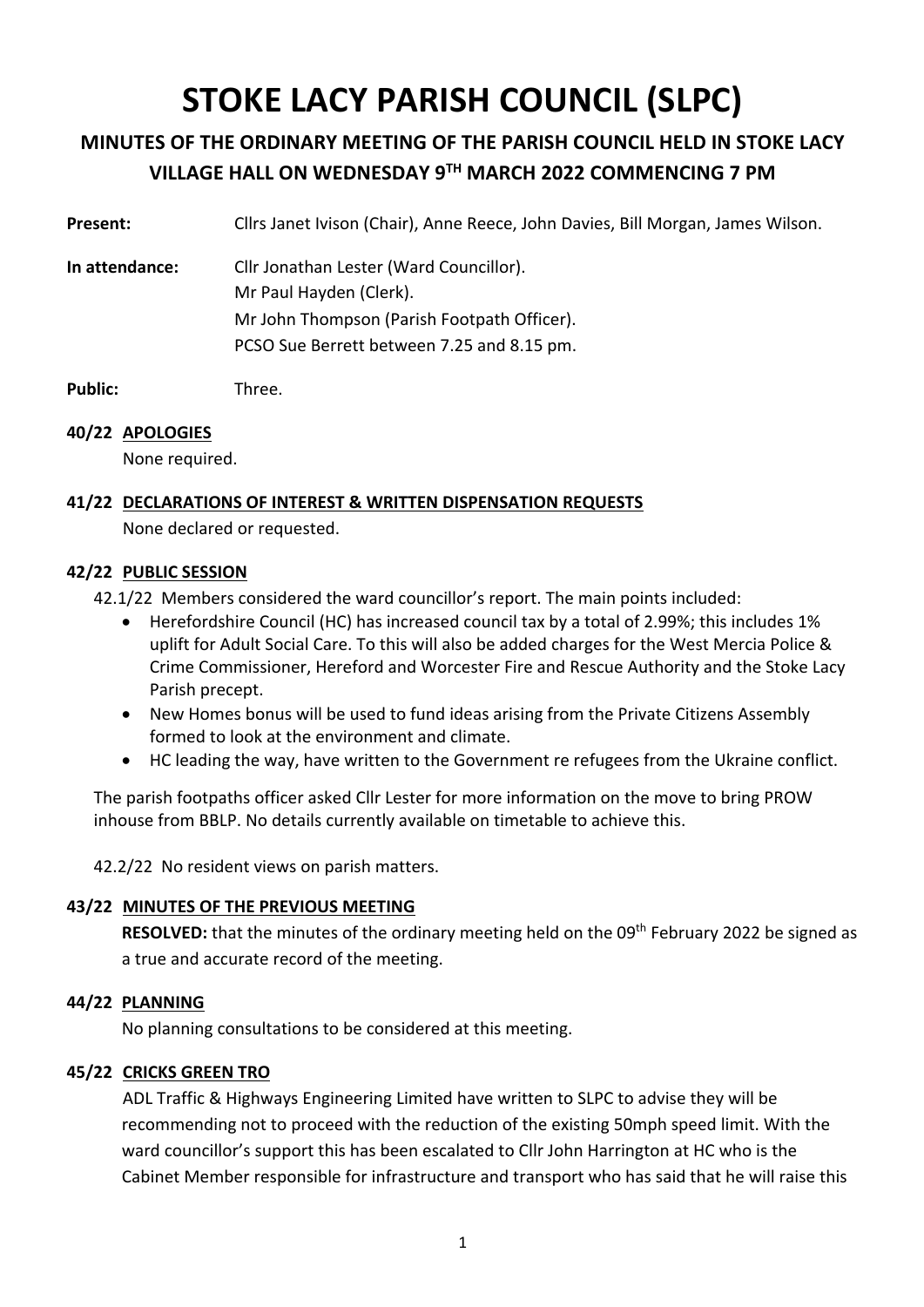in his weekly discussion with HC officers and will ask them to contact SLPC and engage constructively ASAP.

**RESOLVED:** To consider response at next meeting.

# **46/22 ACCESSING SECTION 106 FUNDS FOR SID & VILLAGE GATES**

The clerk thanked the ward councillor for his help in accessing HC officers to progress this matter. HC have written to SLPC and informed them that they have passed on the Clerk's details to the developer to contact the PC.

**RESOLVED:** Cllr Lester will remind developer of this commitment and SLPC will consider alternative options at the next meeting.

# **47/22 WEST MERCIA POLICE TRAFFIC SURVEY**

Members considered the speed data survey completed December 2021. **RESOLVED:** Cllr Davies will write to WM Police TMA to arrange further survey work.

# **48/22 WEST MERCIA POLICE COMMUNITY CHARTER**

Members considered PCSO Berrett's responses to SLPC's requested information on community speed watch and speed enforcement results. PCSO Berrett advised members that West Mercia Police do not operate community speed watch schemes where speed enforcement takes place. Members also considered the traffic calming measures installed in Weston-Under-Penyard and Stretton Grandison.

**RESOLVED:** PCSO Berrett will respond to SLPC on whether a community speed watch scheme can be operated in the 50mph speed limit at Crick's Green and PCSO Berrett will send the Clerk any documents on operating a community speed watch scheme. PCSO Berrett was also requested to send SLPC any results from the recent speed enforcement in the village. **RESOLVED:** Cllr Lester will send SLPC any statistics showing how effective this specific road calming measure is in reducing speeding.

# **49/22 NDP**

The Regulation 14 public consultation has been completed. Currently the steering group are capturing and analysing the received responses. This will shape any required revisions to the Stoke Lacy NDP. Once completed the revised NDP will be submitted to HC for a second review, and this will be presented to an independent examiner for their review and recommendation to submit for neighbourhood planning referendum.

# **50/22 FINANCE**

50.1/22 Finance reports from Responsible Finance Officer accepted.

50.2/22 It was **RESOLVED** to make the following payments:

50.2.1/22 HALC affiliation and subscription fees £370.26 plus VAT.

50.2.2/22 Clerk's February 2022 salary £334.39.

50.2.3/22 Clerks expenses £185.48.

50.2.4/22 Reimbursement Cllr Davies for printer ink & paper used for NDP £281.35 plus VAT.

# **51/22 FOOTPATHS REPORT**

Members considered the PROW accessibility proposal produced by the parish Footpaths Officer (FO) and Cllr Davies whereby damaged stiles will be replaced with self-closing gates thereby improving public accessibility. This proposal will be dependent on landowner agreement.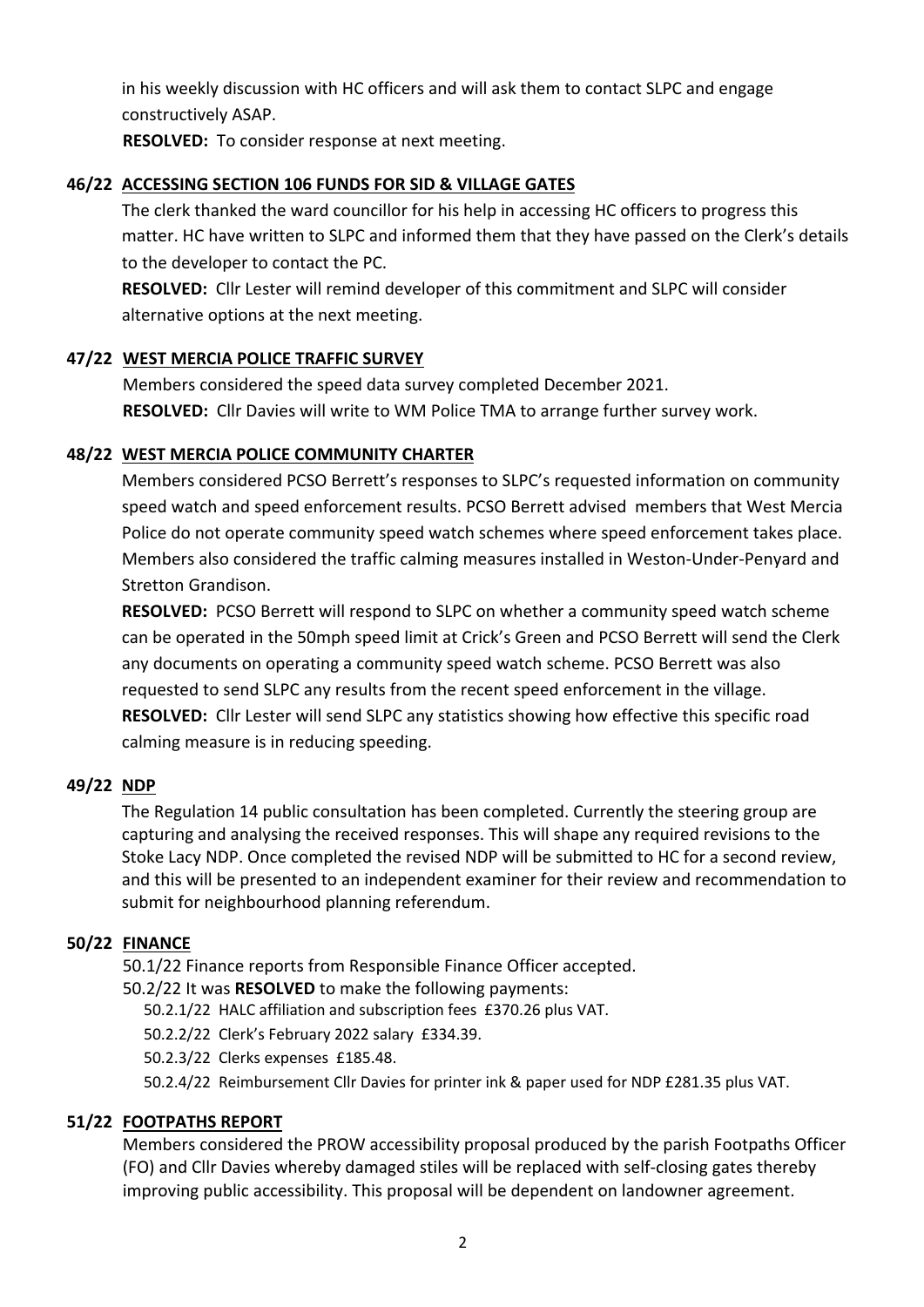**RESOLVED:** The parish FO and Cllr Davies will attempt the installation of up to three gates and then report back to SLPC to review the ease of implementation and consider further implementation of PROW proposal.

Members considered the parish FO's report that according to BBLP the SL2 bridge is in the wrong place according to the definitive map and therefore they will not repair.

**RESOLVED:** The parish FO requested to clarify with BBLP if they will consider amending the definitive map.

SL6 – FO has reported this dangerous construction to BBLP and understands that enforcement action has been taken. BBLP will deliver a stile kit and the landowner must install within 14 days of delivery.

**RESOLVED:** FO requested to keep SLPC informed of progress.

# **52/22 STOKE LACY FOOTPATH**

Cllr Davies has a remote meeting arranged with HC Highways Manager Bruce Evans to discuss as part of his action to explore the options and costs for commissioning a feasibility study for constructing this footpath.

**RESOLVED:** To consider at next meeting.

#### **53/22 REPLACEMENT PARISH FOOTPATH OFFICER**

**RESOLVED:** To consider at next meeting.

#### **54/22 PARISH COUNCIL COMMUNICATIONS**

Members considered Cllr Davies' outline thoughts on using superfast broadband to facilitate the creation of a community hub/activity centre/digital venue based in the village hall to benefit the community in Stoke Lacy, capitalising on digital technology to create supportive local relationships and building social cohesion.

**RESOLVED:** Cllr Davies will produce a 'Could be Useful for Stoke Lacy' proposal to be considered at the April SLPC meeting.

#### **55/22 PARISH COUNCIL PR**

Members considered Cllr Davies' proposition that SLPC needs to publicise all the good work that the parish council does on behalf of its residents. Cllr Davies suggested that all members must be constantly aware of this need and SLPC requires a PR champion who will promote and market SLPC using every appropriate communication channel to reach residents. **RESOLVED:** Over the next few months all members to submit ideas on how SLPC can

communicate the parish council's commitment to do their best for the community.

# **56/22 STOKES HILL DRIVEWAY ENFORCEMENT**

Retrospective planning application has been refused and the HC enforcement officer will be writing to remind the owner of the requirement to remove the drive. He has also noted that should the owner appeal, it will once again put this requirement on hold. **RESOLVED:** Clerk requested to monitor.

# **57/22 RAIN WASHED OFF SKYRMES FIELD**

The BBLP locality steward had visited in early November last year and classified as a category 2 defect which must be repaired within two months (due to end Feb 2022). Cllr Ivison followed-up with BBLP as the repair had not been completed by the end of February, only to be told by BBLP that the repair had been completed. The locality steward is investigating and will report back to Cllr Ivison. **RESOLVED:** To consider at next meeting.